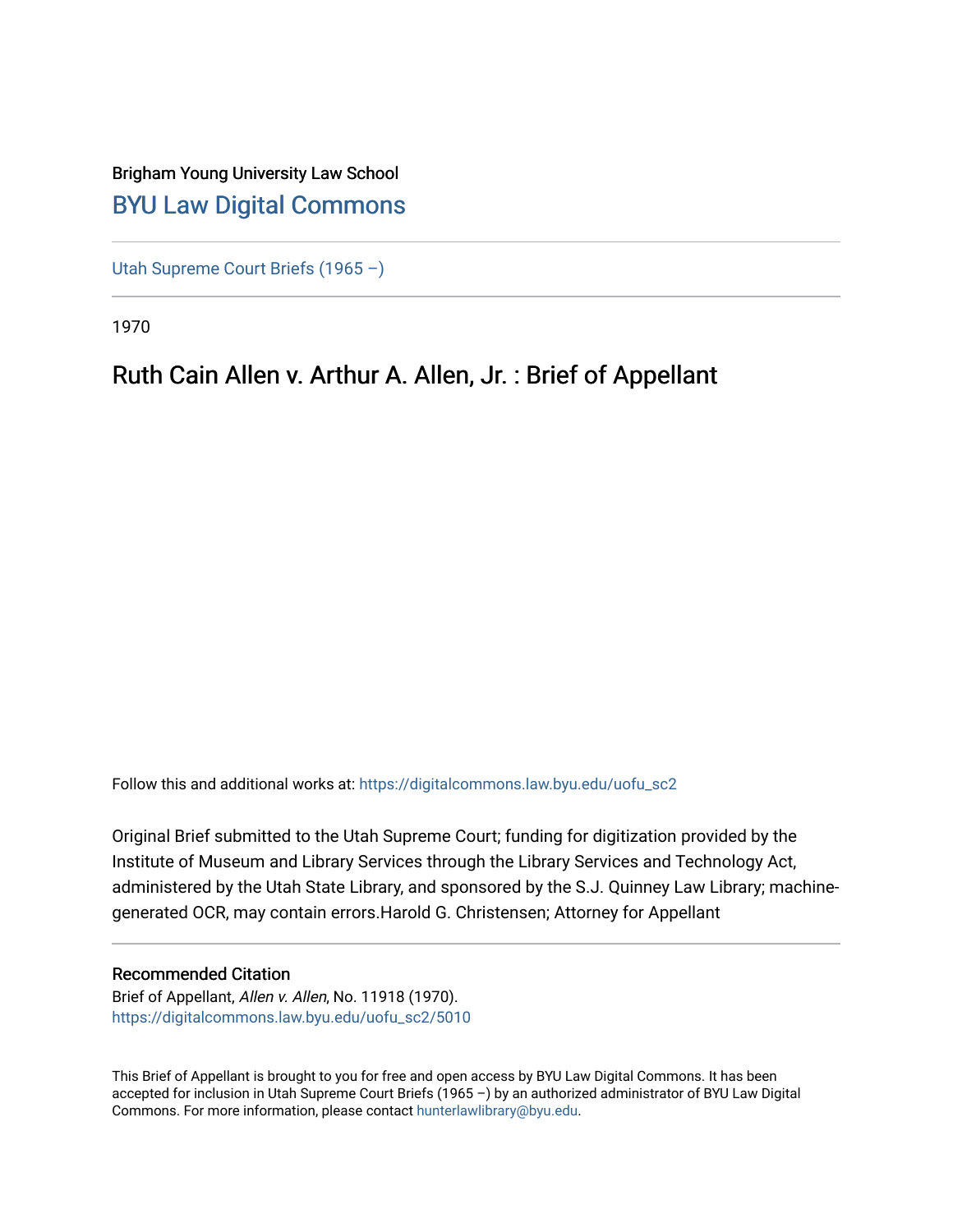# **In the Supreme Court of the Stale of Utah**

RUTH CAIN ALLEN,

*Plaintiff and Respondent,* 

 $-vs.$ —

ARTHUR A. ALLEN, JR., *Defendant and Appellant.*  Case No. 11918

BRIEF OF DEFENDANT AND APPELLANT

Appeal from Judgment of the Third Judicial District Court in and for Salt Lake County, Utah Honorable Emmett L. Brown, Presiding

> WORSLEY, SNOW & CHRISTENSEN and Harold G. Christensen 7th Floor, Continental Bank Building Salt Lake City, Utah Attorneys for Defendant and Appellant

JAMES W. BELESS, JR. Walker Bank Building Salt Lake City, Utah Attorney for Plaintiff and Respondent

**tr** 

**F1LEEJ** 

 $FEB 6 - 1970$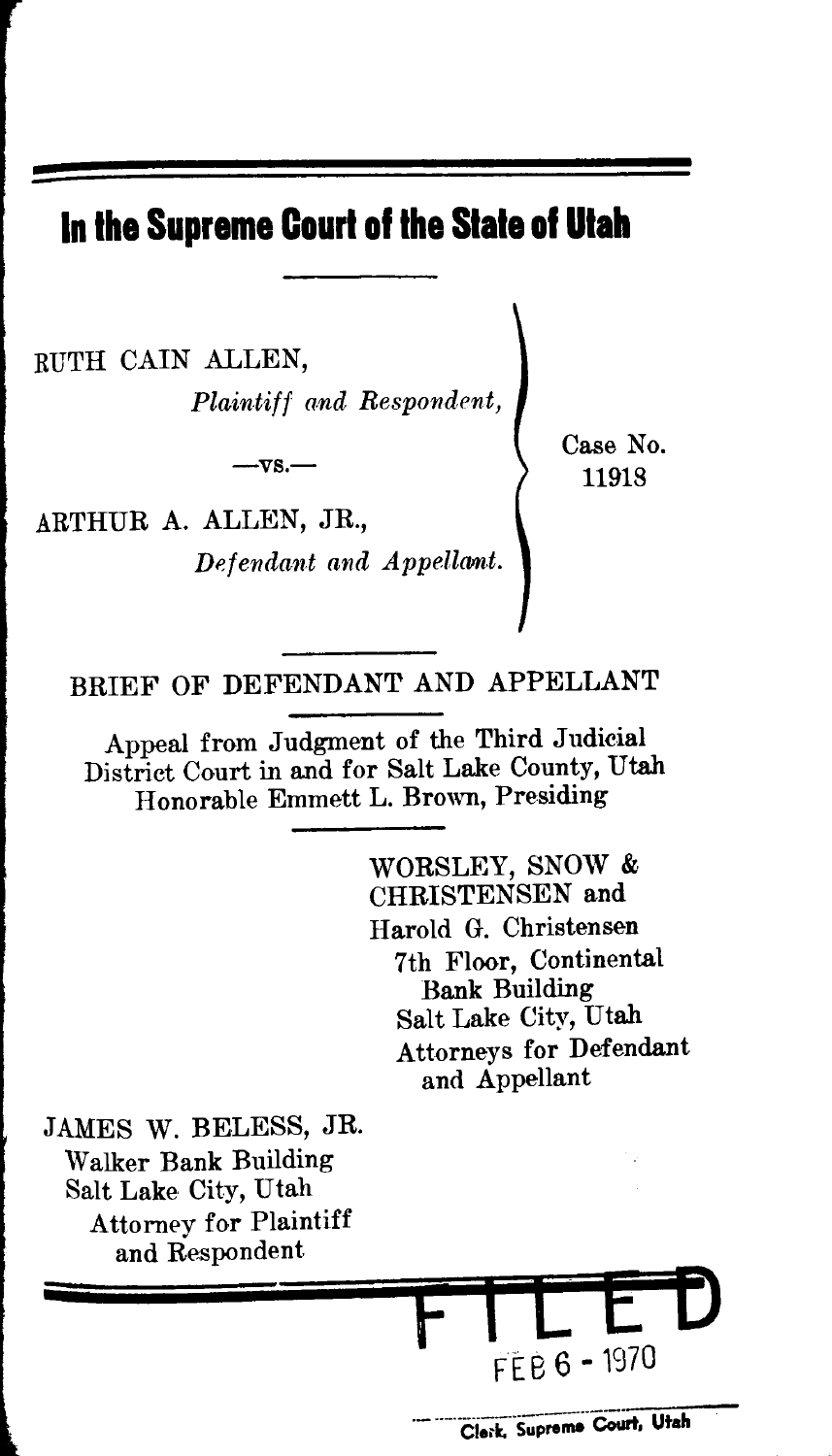## TABLE OF CONTENTS

| Page                                      |  |
|-------------------------------------------|--|
|                                           |  |
|                                           |  |
|                                           |  |
|                                           |  |
| З                                         |  |
| POINT I. DEFENDANT'S PETITION FOR MODIFI- |  |
|                                           |  |
|                                           |  |
| CASES CITED                               |  |

l

 $\overline{\phantom{a}}$ 

f *So""'"'•· Sorensen,* 20 Utah 2d 360, 438 P.2d 180 (1968) ...... 4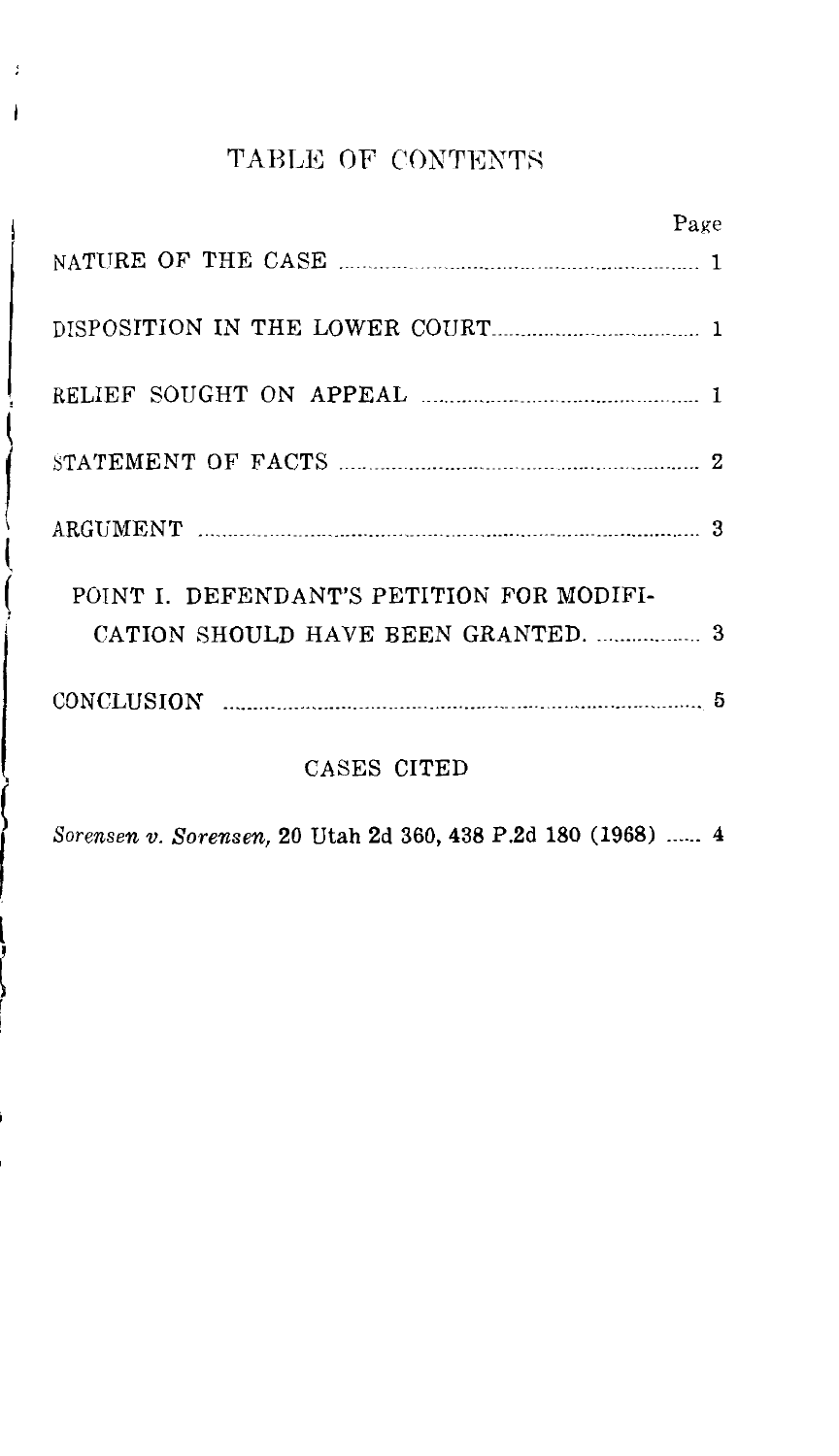# **In the Supreme Court of the Stale of Utah**

RUTH CAIN ALLEN, *Plaintiff and Respondent,* 

 $-**vs.**$ 

Case No. 11918

ARTHUR A. ALLEN, JR.,

 $\ddot{\phantom{a}}$ 

 $Define$  *Defendant and Appellant.* 

BRIEF OF DEFENDANT AND APPELLANT

#### NATURE OF THE CASE

This case is an aftermath of a suit for divorce. Mr. Allen, appellant and defendant below, petitioned the court for a modification of the Decree as it pertains to alimony.

DISPOSITION IN THE LOWER CASE

The Third District Court in and for Salt Lake County, Utah, Judge Emmett L. Brown, denied the petition.

### RELIEF SOUGHT ON APPEAL

Mr. Allen seeks a reversal of the order of the District Conrt of Salt Lake County, Utah, denying his peti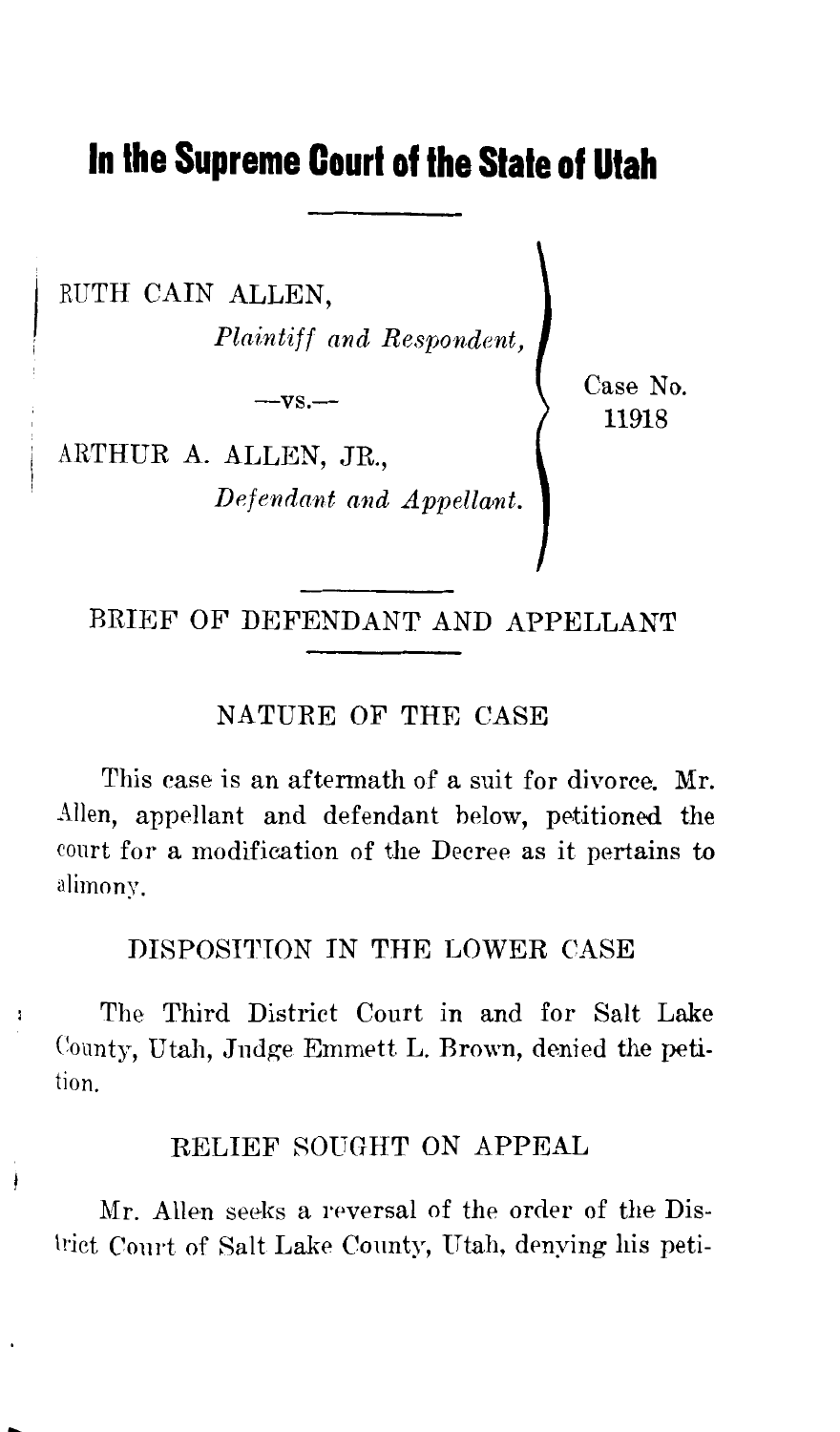tion and an order of this Court directing the District Court of Salt Lake County, Utah, to grant his petition according to the equity of the case.

#### STATEMENT OF FACTS

On October 10, 1968, Mrs. Allen obtained a Decree of Divorce by default. By the terms of that decree, she was awarded the custory of a minor chlid, for the support of which Mr. Allen was ordered to pay \$100 per month in addition to alimony of \$200 per month. Each was awarded an automobile; she was awarded the household furnishings, except a piano, and possession of the family home at 1215 Harvard Avenue until sold, at which time the proceeds were to be divided equally. He was to make the mortgage payments of \$155 per month for months after which they were to be shared equally.

At the time of the hearing upon Mrs. Allen's Complaint for divorce on October 9, 1968, she was unemployed and had not been employed since she and the defendant were married in 1945. It was thought she would require six months to become productive and obtain employment (R. 72, 73).

 $\ddot{i}$ 

In fact, however, Mrs. Allen obtained employment October 21, 1968, 12 days after the hearing, and has been steadily employed since that date and is now earning approximately  $$75$  per week (R. 40, 41).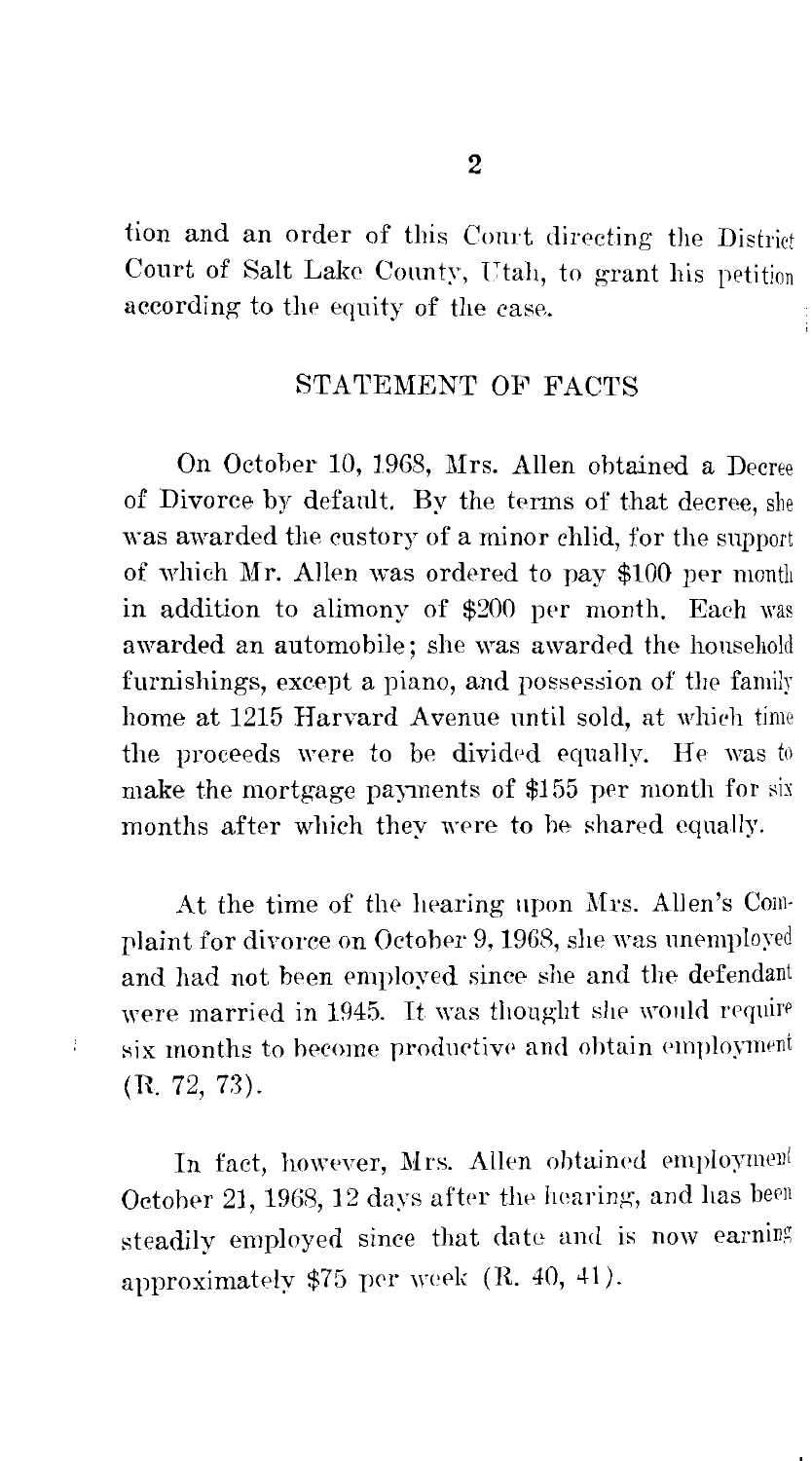At the time of the hearing, Mrs. Allen and the three daughters of the parties were attending school and living at the family home (R. 57). In December, 1968, the oldest, Margaret, married and left the family home and by the time of the hearing upon defendant's Petition for 1Iodification, the middle daughter, Katherine, was employed at Holy Cross Hospital (R. 44). The youngest, Dorothy, was and now is a baby sitter.

At the time of the hearing upon plaintiff's Complaint for divorce it was contemplated that she would be required to make one-half of the mortgage payments upon the family home after six months (R. 60). However, in May, 1969, the family home was sold.

The living expenses of Mrs. Allen were basically the same as at the time of the divorce hearing (T. 9). Mr. Allen's circumstances were essentially unchanged  $(T. 15)$ .

#### **ARGUMENT**

#### POINT I.

DEFENDANT'S PETITION FOR MODIFICATION SHOULD HAVE BEEN GRANTED.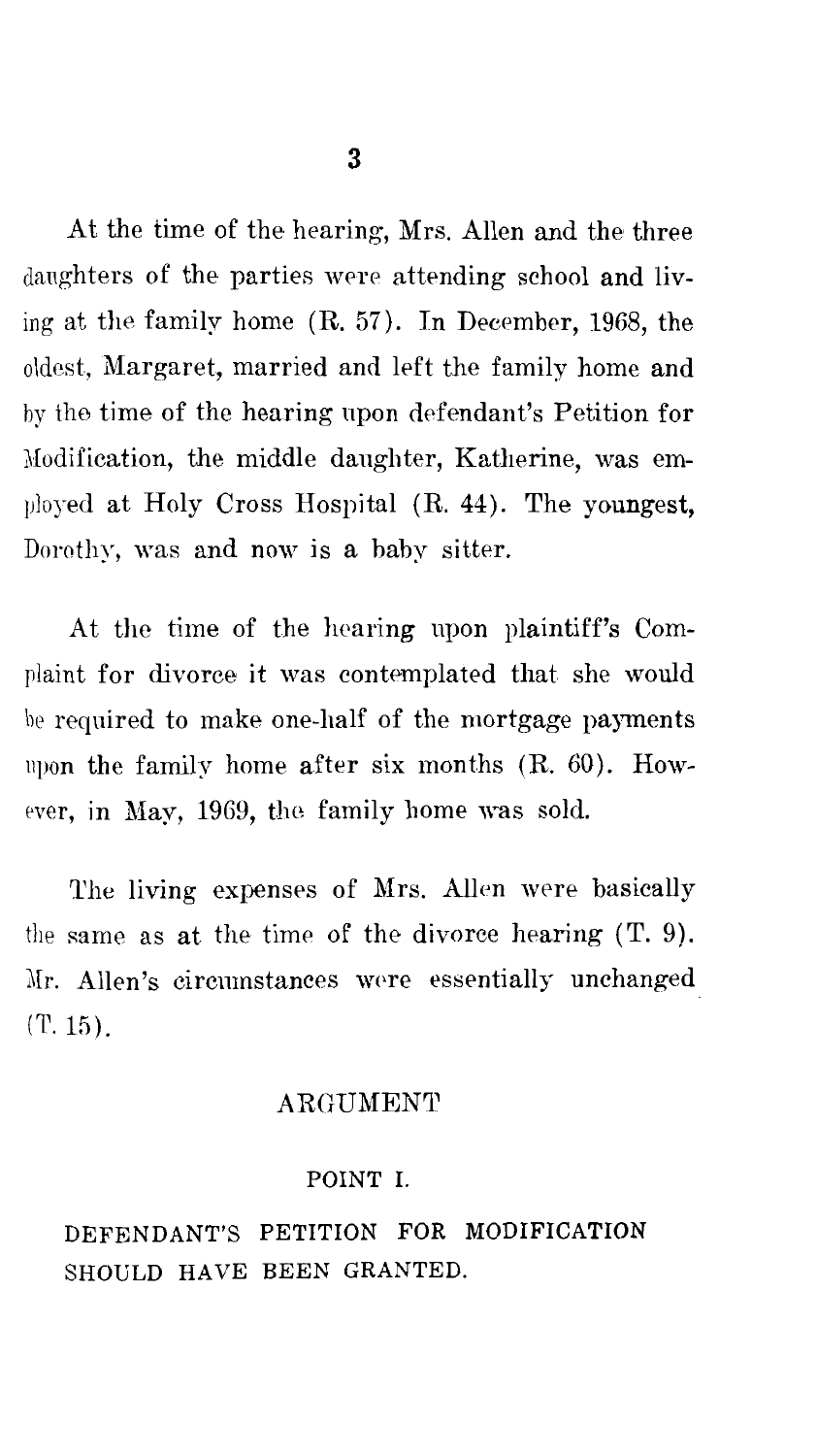In his Petition for Modification, the defendant prayed that the award of alimony be discontinued because of a material change in the circumstances of the parties since the entry of the Decree.

Defendant offerd, if this Petition were granted, to continue to support Dorothy two years after she attains her majority.

Where there has been a substantial change in the material circumstances of either one or both of the parties since the decree was entered, the court should make an appropriate modification of the decree. *Sorensen v. Sorensen,* 20 Utah 2d 360, 438 P.2d 180 (1968).

Mrs. Allen's income has substantially changed. She has left the ranks of the unemployed and joined the permanently employed. She has the interest upon her share of the proceeds from the sale of the family home. Her other than personal expenses have materially lessened. Margaret is no longer living with her and Katherine is gainfully employed. Although she has rent to pay now, she does not have the financial burden of maintaining the family home and meeting one-half of the mortgage payment.

l